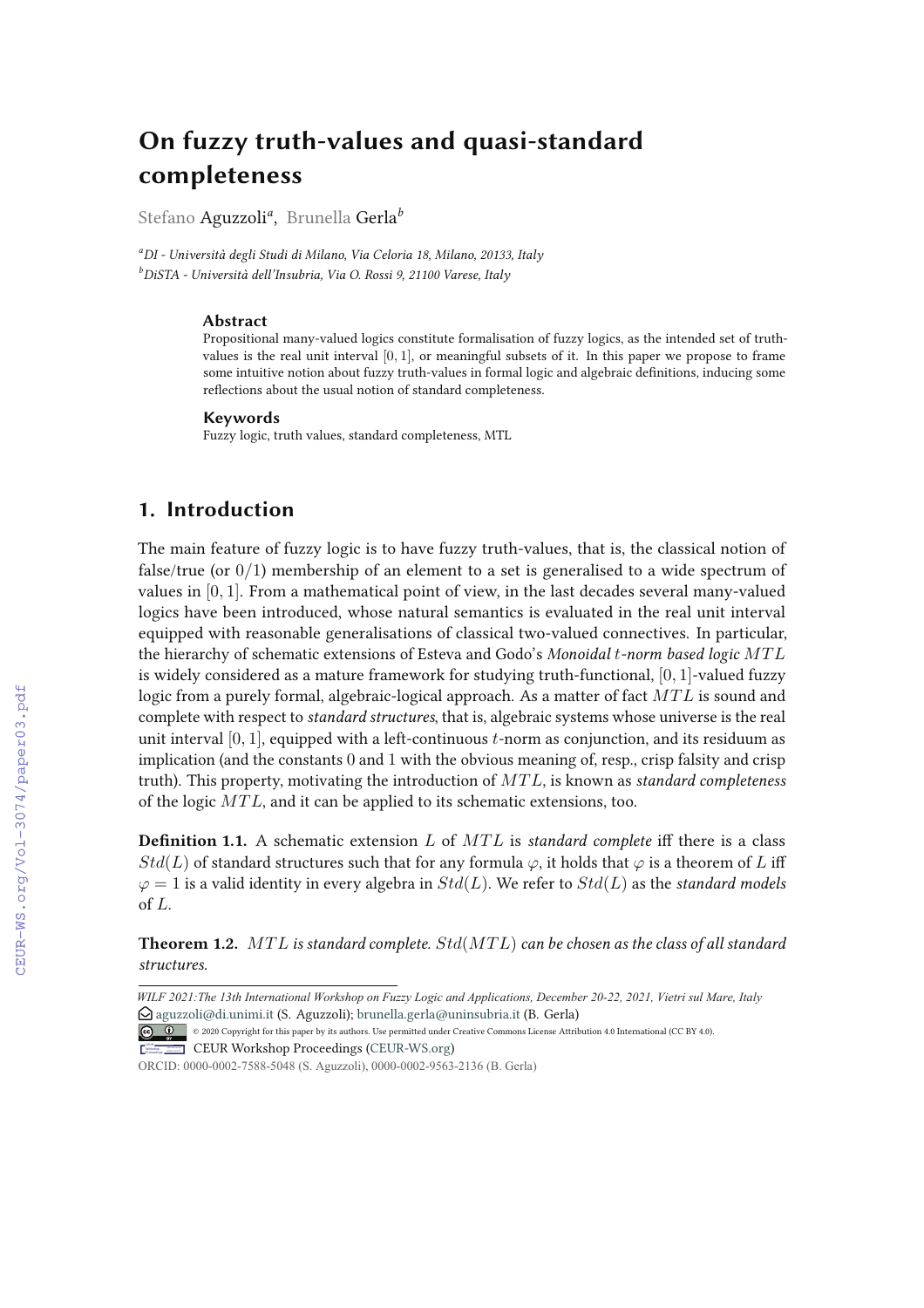Definition 1.1 seems justly to capture adequately the notion of a logic whose truth-values are fuzzy, in the sense that the set of truth-values coincides with the real unit interval [0, 1], totally ordered in the natural way. But this is not the end of the story for what concerns logics and their truth-value sets. Some observations are in order.

First, not all schematic extensions of  $MTL$  are standard complete. Foremost examples are finite-valued logics, among which, classical two-valued logic, which is then nicely considered as a particular case of fuzzy logic. Actually, finitely valued logics are generally considered authentic fuzzy logics, both for their extensive use in applications, and for the general tameness of their treatment, both in applicative contexts and in more theoretical ones. But there are other examples, where the schematic extension of  $MTL$  considered cannot be given a full [0, 1] semantics, while being actually infinitely-valued. These logics are usually considered only by those theoreticians which explore the structure of the whole lattices of subvarieties of  $MTL$ , but they are seldom considered as actual fuzzy-valued logics.

In this work we propose some observations on the notion of standard completeness showing that it can be reasonably strengthened and also weakened, providing us with a sort of classification of schematic extension of  $MTL$  for what regards their fitness with respect to [0, 1]-valued semantics. In particular we shall argument that there is a very strong notion of being  $[0, 1]$ -valued, which is satisfied exactly by one schematic extension of  $MTL$ , namely Łukasiewicz logic. On the other hand we shall propose sound and complete semantics for some standard complete extensions which are very far from having the whole interval  $[0, 1]$ as intended truth-value set. Further, we shall consider a weakening of the notion of standard completeness to show that some non-standard complete extensions of  $MTL$ , which are for this reason usually not considered as actual fuzzy logics, are indeed very close, in a precise technical sense, to have full [0, 1]-valued semantics.

## **2. Preliminaries**

A *t*-norm is a binary operation from  $[0,1]^2$  into  $[0,1]$  that is associative, commutative, nondecreasing in both arguments, and has 0 as absorbing element and 1 as unit. Given a leftcontinuous t-norm  $\odot$ , its associated *residuum* is the binary operation  $x \to y = \max\{z \mid z\}$  $z \odot x \leq y$ . The algebra  $[0,1]_{\odot} = ([0,1], \odot, \rightarrow, \land, 0)$ , where  $x \land y = \min(x, y)$ , is called a *standard algebra* and it is completely determined by the left-continuous t-norm ⊙.

A t-norm  $\odot$  is *Archimedean* if it has the Archimedean property, that is, if for each  $x, y \in (0, 1)$ there is a natural number *n* such that  $x^n \leq y$ , where by  $x^n$  we mean  $x \odot \cdots \odot x$ , *n* times. A t-norm  $\odot$  is *nilpotent* if for each  $x \in [0, 1)$  there is a natural number n such that  $x^n = 0$ . Clearly, each nilpotent  $t$ -norm is Archimedean<sup>1</sup>.

Two t-norms  $\odot$ <sub>1</sub> and  $\odot$ <sub>2</sub> are isomorphic if there is a strictly increasing bijective map  $f: [0,1] \rightarrow [0,1]$  such that  $f(x \odot_1 y) = f(x) \odot_2 f(y)$  for every  $x, y \in [0,1]$ . Two standard algebras are isomorphic if their t-norms are isomorphic.

Among the examples of t-norms and corresponding residua (hence of standard algebras), we mention the following:

<sup>&</sup>lt;sup>1</sup>In the *t*-norm literature (see [1]), the definitions of Archimedean and nilpotent *t*-norms are applied only to continuous ones. Here, we generalise these definitions to all  $t$ -norms.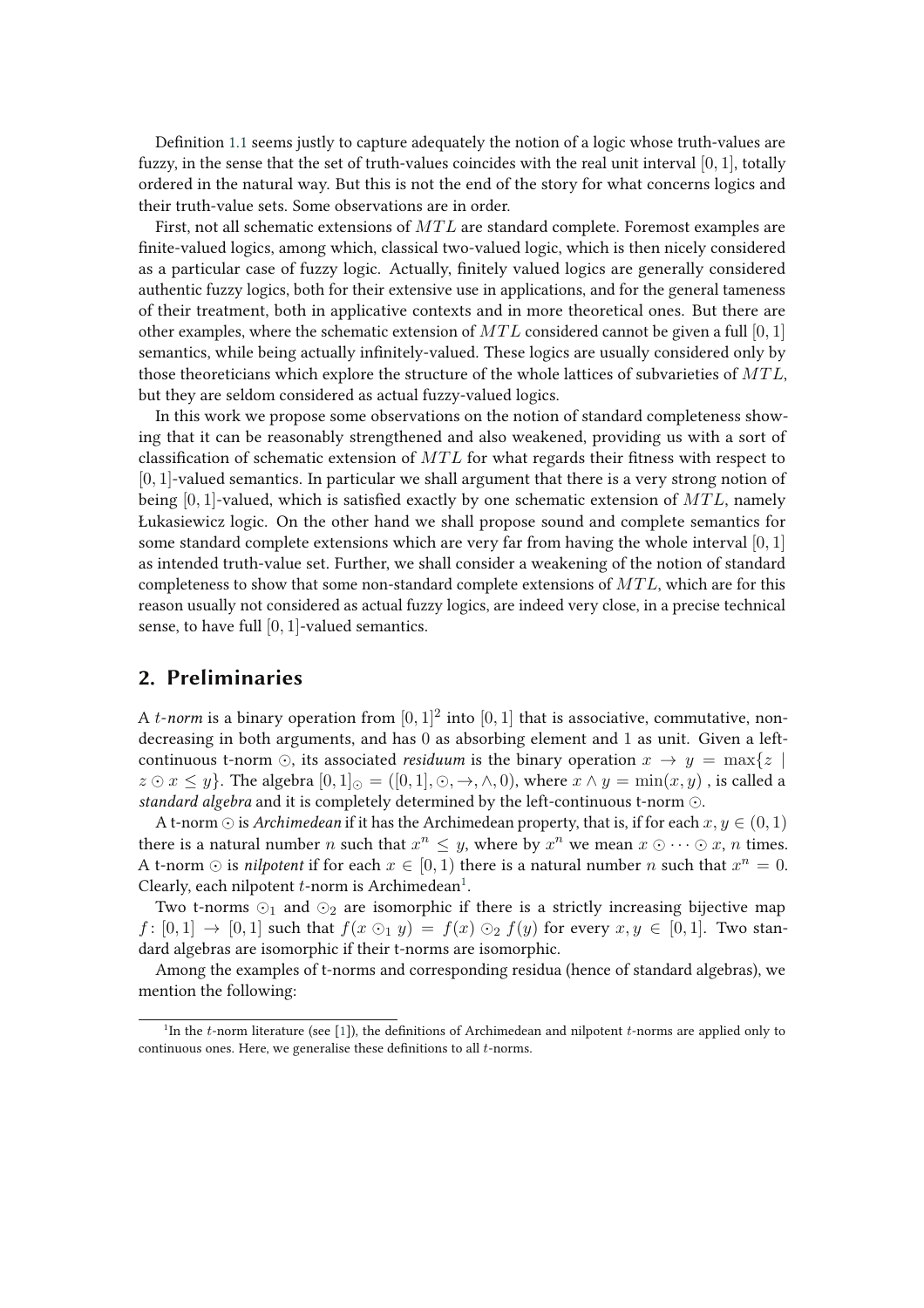- Gödel t-norm  $a \odot G b = \min\{a, b\}$  with residuum  $a \rightarrow G b = 1$  if  $a \leq b$  and  $a \rightarrow G b = b$ otherwise. The algebra  $[0, 1]_G = ([0, 1], \odot_G, \rightarrow_G, \wedge, 0)$  is the *standard Gödel algebra*.
- Product t-norm  $a \odot_{P} b = a \cdot b$  (that is the usual product), that is a strictly monotone continuous t-norm having residuum  $a \rightarrow p b = 1$  if  $a \leq b$  and  $a \rightarrow p b = b/a$  otherwise. The algebra  $[0, 1]_P = ([0, 1], \odot_P, \rightarrow_P, \wedge, 0)$  is the *standard Product algebra*.
- Łukasiewicz t-norm  $a \odot_L b = \max\{0, a+b-1\}$ , that is a nilpotent continuous t-norm having residuum  $a \rightarrow_L b = \min\{0, 1 - a + b\}$ . The algebra  $[0, 1] = ([0, 1], 0, \rightarrow, \land, 0)$ is the *standard Łukasiewicz algebra*, also called the standard MV -algebra.
- Nilpotent minimum, that is a non-continuous but left-continuous t-norm that, despite its name, is not a nilpotent t-norm:  $a \odot_{NM} b = \min(a, b)$  if  $a + b > 1$  and  $a \odot_{NM} b =$ 0 otherwise, with residuum  $a \rightarrow_{NM} b = 1$  if  $a \leq b$  and  $a \rightarrow_{NM} b = \max\{1$ a, b}, otherwise. The algebra  $[0,1]_{NM} = ([0,1], \odot_{NM}, \rightarrow_{NM}, \wedge, 0)$  is the *standard NMalgebra*.
- Drastic product t-norm, that is a non-continuous but right-continuous and as such it does not have a residuum:  $a \odot_{DP} b = b$  if  $a = 1$ ,  $a \odot_{DP} b = a$  if  $b = 1$  and  $a \odot_{DP} b = 0$ otherwise.

#### **Proposition 2.1.** *Any left-continuous nilpotent t-norm is isomorphic with Łukasiewicz t-norm.*

**Proof.** In [2] it is proved that any left-continuous Archimedean t-norm is continuous. Since nilpotent t-norms are archimedean, any left-continuous nilpotent t-norm is continuous. In [1], Prop. 5.10 it is proved that any continuous nilpotent t-norm is isomorphic with Łukasiewicz t-norm.

*Monoidal t-norm based logic* (*MTL*, for short), axiomatized in [3], was proved in [4] to be complete with respect to the set of all standard algebras (this is stated as Theorem 1.2 in the introduction). The algebraic counterpart of  $MTL$ , via the usual Lindenbaum construction, is the variety  $\mathbb{V}(MTL)$  of  $MTL$ -algebras. An *MTL-algebra*  $(A, *, \rightarrow, \wedge, 0)$  is a prelinear commutative bounded integral residuated lattice. Any standard algebra  $([0, 1], \odot, \rightarrow, \wedge, 0)$  is an MTL-algebra and by Theorem 1.2  $\mathbb{V}(MTL)$  is generated by the set of standard algebras. In any  $MTL$ -algebra we set  $1 := 0 \rightarrow 0$ .

A *filter* F of an *MTL*-algebra  $A = (A, \odot, \rightarrow, \land, 0)$  is a subset of A containing 1 and such that if  $a \leq b$  and  $a \in F$  then also  $b \in F$  and if  $a, b \in F$  also  $a \odot b \in F$ . A proper filter p of **A** is *prime* iff for each pair of elements  $x, y \in A$  either  $x \to y \in \mathfrak{p}$  or  $y \to x \in \mathfrak{p}$ . The set of prime filters of **A** is called its *prime spectrum*  $Spec(A)$  and can be topologised by setting as a base of closed sets all subsets of the form  $\{p \in Spec(A) \mid a \in p\}$ , for  $a \in A$ . We denote by  $Max(A)$ the set of filters of  $A$  that are maximal with respect to set inclusion, endowed with the topology inherited by restriction from  $Spec(A)$ . An  $MTL$ -algebra is *simple* if its only proper filter is  ${1}$ . Each axiomatic extension L of MTL determines a subvariety  $\mathbb{V}(L)$  of  $\mathbb{V}(MTL)$ . We shall denote the free *n*-generated algebra in a variety  $\mathbb{V}(L)$  by  $\mathbf{F}_n(L)$ .

Hájek's *Basic logic* (*BL* for short, [5]) is the axiomatic extension of *MTL* by means of the *divisibility* axiom  $(\varphi \land \psi) \rightarrow (\varphi \odot (\varphi \rightarrow \psi))$ . The algebraic counterpart of BL is the variety  $\mathbb{V}(BL)$  of BL-algebras. BL is the logic of all continuous t-norms and their residua, in the sense that  $\mathbb{V}(BL)$  is generated by all standard algebras  $[0, 1]_{\odot}$  for  $\odot$  any continuous t-norm [6].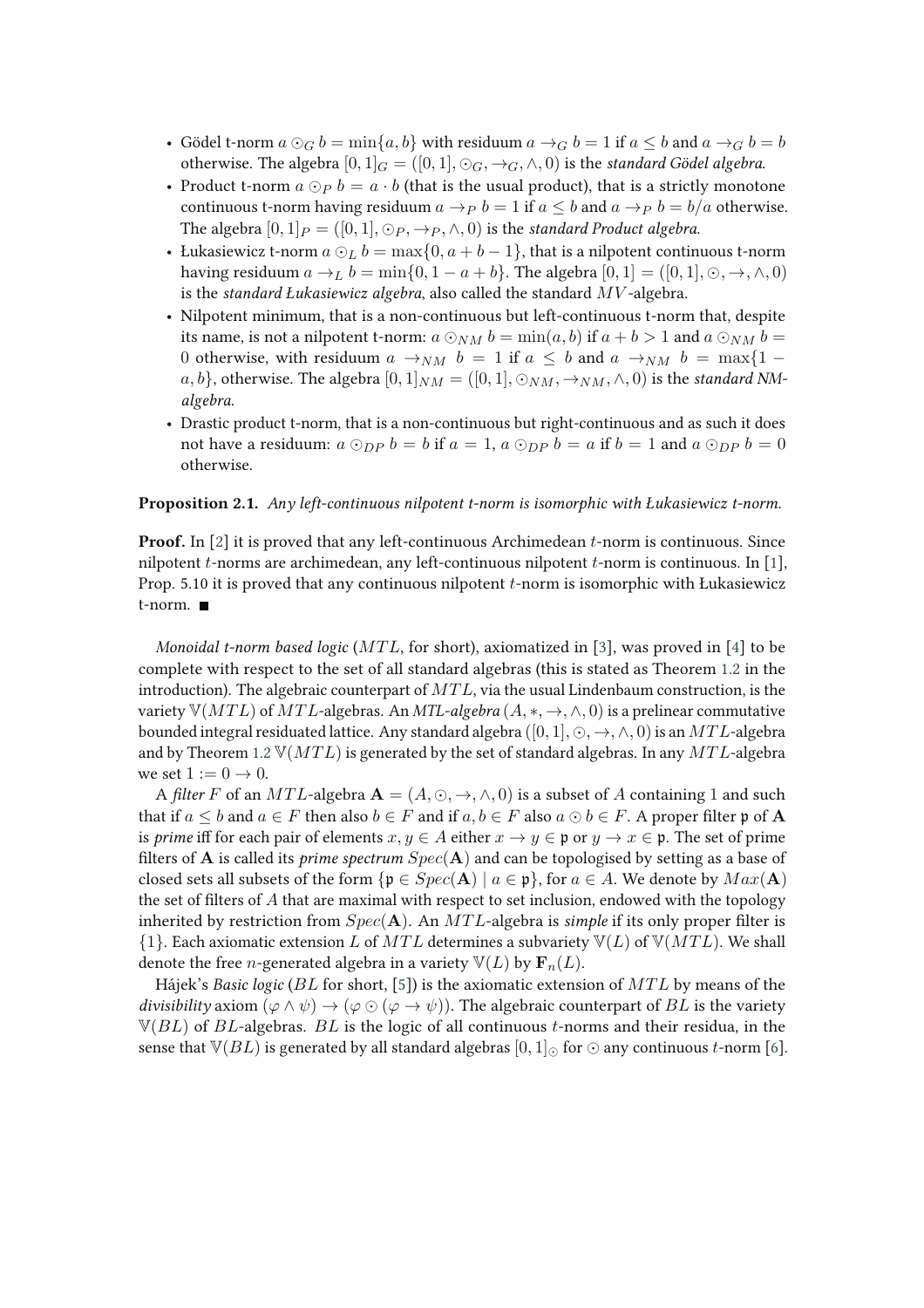*Gödel logic* (G for short) is the axiomatic extension of BL given by adding the *idempotency* axiom  $\varphi \to (\varphi \odot \varphi)$ . The variety  $\mathbb{V}(G)$  of Gödel algebras is formed by the BL-algebras satisfying the equation  $x \odot x = x$ . Gödel logic is standard complete and further, the standard Gödel algebra generates  $\mathbb{V}(G)$ .

*Nilpotent Minimum logic* ( $NM$  for short) is the axiomatic extension of  $MTL$  obtained by adding the *involutiveness* axiom  $\neg\neg\varphi \rightarrow \varphi$  and the so-called *weak nilpotent minimum* axiom  $\neg(\varphi \odot \psi) \vee ((\varphi \wedge \psi) \rightarrow (\varphi \odot \psi))$ . In [3] it is proved that NM is standard complete since the standard algebra  $[0, 1]_{NM}$  generates  $V(NM)$ .  $NM^-$  is the extension of NM by the axiom  $(\neg(\neg\varphi\odot\neg\varphi))\odot(\neg(\neg\varphi\odot\neg\varphi))\rightarrow\neg(\neg(\varphi\odot\varphi)\odot\neg(\varphi\odot\varphi)).$ 

While Drastic product t-norm is not residuated, there are  $MTL$ -chains obtained by restricting this *t*-norm to suitable subsets of [0, 1]. These chains generate the variety  $\mathbb{V}(DP)$ , associated with the logic DP, axiomatised by  $\varphi \vee \neg (\varphi \odot \varphi)$ .

*Łukasiewicz logic* (Ł for short) is the axiomatic extension of BL given by adding the axiom  $\neg\neg\varphi \rightarrow \varphi$ . The variety  $\mathbb{V}(\mathcal{L})$  of MV-algebras is formed by the BL-algebras satisfying the equation  $\neg\neg x = x$ . We refer the reader to [7, 8] for all background on MV-algebras. *Łukasiewicz logic* is standard complete and further, by Chang's algebraic completeness, the standard MValgebra generates  $\mathbb{V}(E)$ . Every MV-algebra is the interval of some lattice-ordered group. Indeed, the functor  $\Gamma$  implements the equivalence between the category of  $MV$ -algebras and the category of lattice-ordered abelian groups (abelian  $\ell$ -groups) with strong unit. For every abelian  $\ell$ -group  $(G, +, 0, <)$  with strong unit u the functor  $\Gamma$  equips the unit interval  $[0, u] = \{0 \le x \le u \mid x \in G\}$  with the operations  $x \odot y = \max(0, x + y - u)$  and  $x \rightarrow y =$  $\min(u - x + y, u)$ . It is easy to see that the resulting structure  $\Gamma(G, u) = ([0, u], \odot, \rightarrow, \wedge, u)$ is an  $MV$ -algebra.

We are particularly interested in the simple  $MV$  -algebra  $S_n = \Gamma(\mathbb{Z}, n-1)$  and in the nonsimple MV-algebras  $S_n^{\omega} = \Gamma(\mathbb{Z} \times \mathbb{Z}, (n-1,0))$  and  $S_n^{\mathfrak{c}} = \Gamma(\mathbb{Z} \times \mathbb{R}, (n-1,0))$  for  $n \geq 2$ , where  $\vec{x}$  stands for the lexicographic product (i.e., the direct product with the order relation defined lexicographically:  $(n, m) \le (n', m')$  if and only if  $n < n'$  or  $n = n'$  and  $m \le m'$ ). We denote the operations of  $S_n^{\omega}$  and  $S_n^{\mathfrak{c}}$  respectively by  $\odot_n^{\omega}$ ,  $\rightarrow_n^{\omega}$  and  $\odot_n^{\mathfrak{c}}, \rightarrow_n^{\mathfrak{c}}$ .

Komori fully classified all subvarieties of  $MV$ -algebras. In particular, a proper variety of  $MV$ -algebras is generated by a set of chains  $I \cup J$  where I is a finite set of chains of the form  $S_k$  and  $J$  a finite set of chains of the form  $S_k^{\omega}$ . Notice that  $S_k^{\mathfrak{c}}$  generates the same variety as  $S_k^{\omega}$ .

## **3. Single standard completeness, and truly** [0, 1]**-valued logics**

We start strengthening the notion of standard completeness, as follows.

**Definition 3.1.** A schematic extension L of  $MTL$  is singly standard complete iff there exists a single standard structure  $S(L)$  such that the set of standard models of L can be chosen as  $Std(L) = \{S(L)\}.$ 

**Proposition 3.2.** A schematic extension L of MTL is singly standard complete iff, for all inte*gers*  $n \geq 0$ , the free *n*-generated algebra in  $\mathbb{V}(L)$ ,  $\mathbf{F}_n(\mathbb{V}(L))$ , is isomorphic with the subalgebra *of the algebra of all functions*  $[0,1]^n \to [0,1]$ , generated by the projections  $x_i$ :  $(t_1, \ldots, t_n) \mapsto t_i$ , *using the operations of a standard algebra.*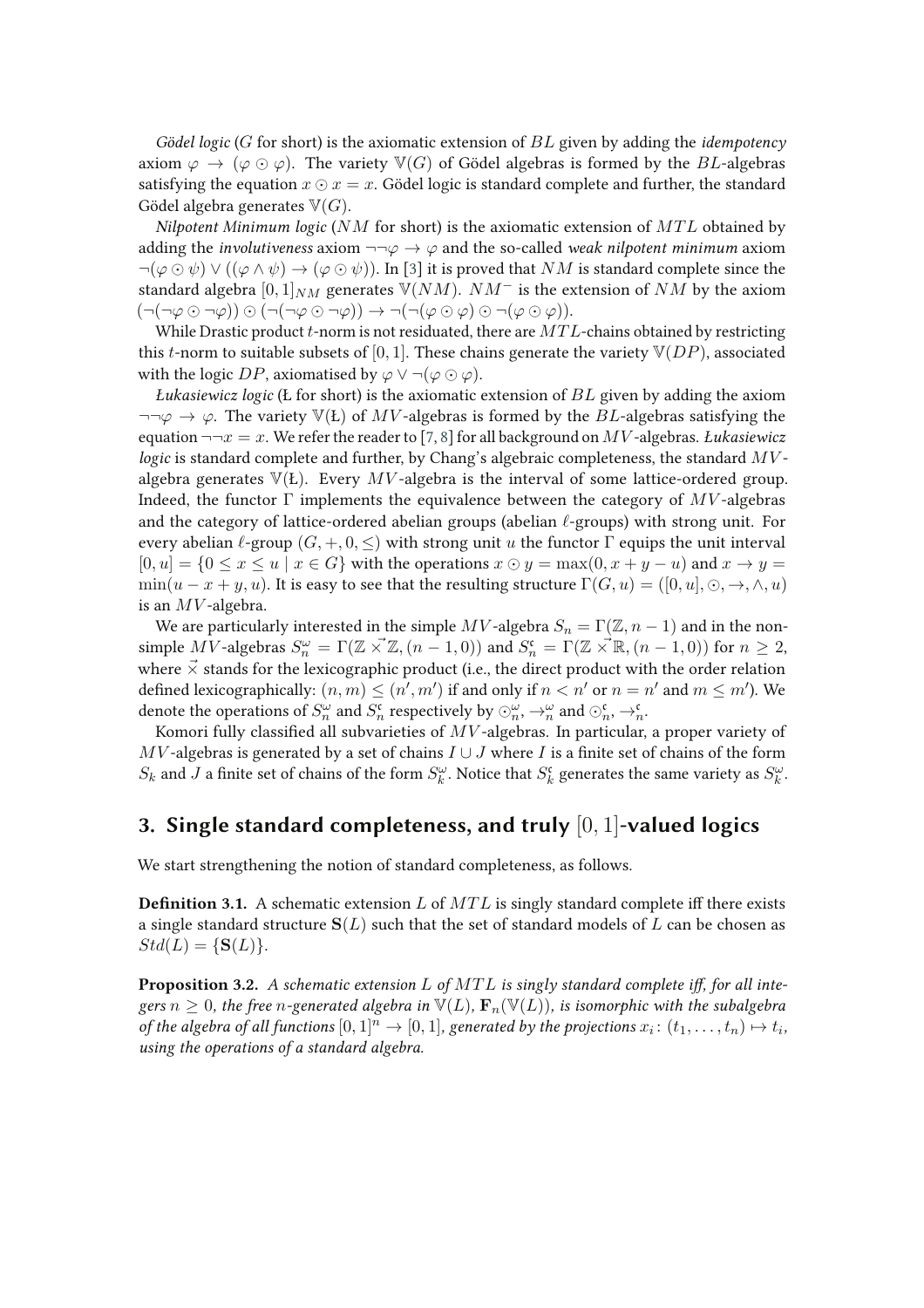When concrete representation matters, we shall identify  $\mathbf{F}_n(\mathbb{V}(L))$  with the algebra of functions given in Proposition 3.2.

 $MTL$  itself is standard complete while is not known if it is singly standard complete, and most likely it is not. On the other hand  $BL$  is singly standard complete, and one can choose  $S(BL)$ in several distinct, not mutually isomorphic ways. A rather canonical choice is the ordinal sum of  $\omega$  copies of the standard MV-algebra, which is used in [9], by applying Proposition 3.2, to characterise the free  $BL$ -algebras. Many other extensions of  $MTL$  are standard complete but not singly so. Some examples could be found in the paper [10], as subvarieties of  $DNMG$ . On the other hand there are singly standard complete extensions of  $MTL$  which are formally [0, 1]-valued, but we shall argument here that these values are not fully satisfactory *truth values*.

We begin this discussion recalling what happens in classical propositional logic, where truth-values are in bijection with maximal theories, and in turn with maximal filters of the Lindenbaum algebra, that is, the free Boolean algebra over a denumerable infinite set of free generators.

**Theorem 3.3.** *Let*  $v: Var \rightarrow \{0, 1\}$  *be a truth-value assignment in classical propositional logic* and let  $\Theta_v$  be  $\{x_i \mid v(x_i) = 1\} \cup \{\neg x_i \mid v(x_i) = 0\}$ . Then there is a unique maximal theory *extending*  $\Theta_v$  *and moreover, the correspondence*  $v \mapsto \Theta_v$  *is a bijection between the set of all truth-value assignments and maximal theories.*

Clearly, truth-value assignments can be identified with points in  $\{0,1\}^\omega$ , and maximal theories are in bijection with quotients of the Lindenbaum algebra over maximal filters. Further, these correspondences still hold on all the fragments with a finite number of variables: let  $Var_n$ , Form<sub>n</sub> and  $\mathbf{F}_n(B)$  denote respectively the set of the first n variables, the set of all formulas over these variables, and the free Boolean algebra over  $n$  free generators.

**Theorem 3.4.** *For each*  $n \in \omega \cup \{\omega\}$ , *each pair of the following sets are in bijective correspondence.*

- *Points*  $p \in \{0, 1\}^n$ *.*
- *Truth-value assignments*  $v: Var_n \to \{0, 1\}$ .
- *Maximal theories*  $\Theta \subset Form_n$ .
- *Maximal filters*  $\mathfrak{p} \in Max(\mathbf{F}_n(B)).$

Notice in particular that for each truth-value assignment  $v: Var_n \rightarrow \{0, 1\}$ , the quotient of  $\mathbf{F}_n(B)$  over the filter  $\mathfrak{p}_v = \{f \in \mathbf{F}_n(B) \mid f(v) = 1\}$  is isomorphic with the set of restrictions of elements in  $\mathbf{F}_n(B)$ , thought as functions  $f \colon \{0,1\}^n \to \{0,1\}$ , to the singleton  $\{(v(x_1), \ldots, v(x_n))\}\)$ . So, truth-values are the same as points in the domain of the functions forming the free Boolean algebra, and the evaluation of a formula under a given truth-value assignment is the same as restricting the function corresponding to that formula to the singleton formed by the point corresponding to that truth-value assignment. Given distinct assignments, there are formulas distinguishing them. These observations can be applied to the  $[0, 1]$ -valued setting, by requiring that each point in  $[0, 1]^n$  behaves as a unique truth-value assignment, and *versa vice*, each assignment corresponds uniquely to a point. Further, the evaluation of formulas should undergo the same above-mentioned process, and, in particular, distinct points should be discerned by formulas.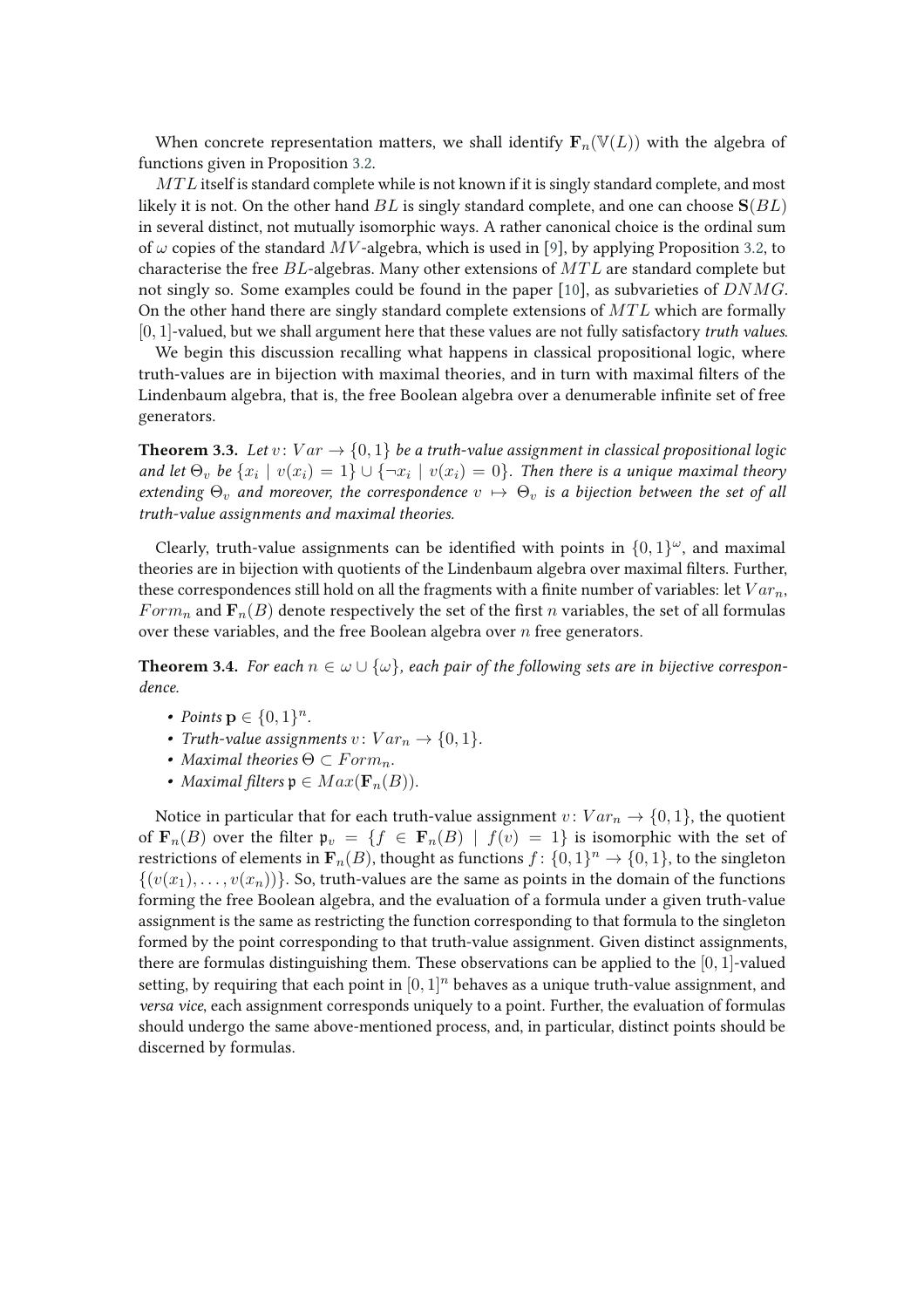**Definition 3.5.** A standard complete schematic extension L of  $MTL$  is *truly* [0, 1]*-valued* iff, for every integer  $n > 0$  and for every point  $v \in [0,1]^n$  the correspondence  $v \mapsto \{f \in$  $\mathbf{F}_n(\mathbb{V}(L)) \mid f(v) = 1\},$  is a homeomorphism between  $[0,1]^n$  and  $Max(\mathbf{F}_n(\mathbb{V}(L))).$ 

**Theorem 3.6.** *The only logic truly*  $[0, 1]$ -valued is *Łukasiewicz infinite-valued logic.* 

**Proof.** It is well known that the map  $v \mapsto \{f \in \mathbf{F}_n(MV) \mid f(v) = 1\}$  is a homeomorphism between  $[0,1]^n$  and  $Max(\mathbf{F}_n(MV))$ , whence Łukasiewicz logic is truly  $[0,1]$ -valued.

Now, assume L is truly [0, 1]-valued. Since L is singly standard complete,  $\mathbb{V}(L)$  is generated by a single standard structure  $S(L)$ , and by Proposition 3.2,  $\mathbf{F}_n(\mathbb{V}(L))$  is identifiable with the subalgebra of the algebra of all the functions  $[0, 1]^n \rightarrow [0, 1]$  generated by the projections. Then in particular, maximal filters of  $\mathbf{F}_n(\mathbb{V}(L))$  are in bijection with points of  $[0, 1]^n$  via the map  $v \mapsto \{f \in \mathbf{F}_n(\mathbb{V}(L)) \mid f(v) = 1\}$ . This implies that, for each  $v \in [0, 1]^n$ , each algebra  $\mathbf{A}(v)$ of the form  $\{f \in \mathbf{F}_n(\mathbb{V}(L)) \mid f \restriction \{v\}\}\)$ , being isomorphic to  $\mathbf{F}_n(\mathbb{V}(L))$  modulo the maximal filter determined by the point v, is a simple algebra. But  $\mathbf{A}(v)$  is obtained by substituting in  $\mathbf{F}_n(\mathbb{V}(L))$  each generator  $x_i$  with the element  $v_i \in [0,1]$ . Whence  $\mathbf{A}(v)$  is the chain generated by  $\{v_1, \ldots, v_n\} \subseteq [0, 1]$ . Since  $\mathbf{A}(v)$  is simple, for each  $v_i \neq 1$  there is an integer  $k_i$  such that  $v_i^{k_i} = 0$ , otherwise  $v_i$  would generate a proper filter. But this property must hold for any  $n$  and any set  $\{v_1,\ldots,v_n\}\subseteq [0,1]$ , that is, for each  $v\in [0,1)$  there is  $k$  such that  $v^k=0.$  Then the conjunction of  $S(L)$  is a nilpotent t-norm, which in turn implies, by Proposition 2.1 that L is Łukasiewicz logic.

## **4. Quasi-standard complete logics**

While in the previous section we have dealt with a reasonable strenghtening of the notion of standard completeness, in this section we propose and apply a weakening of the same notion in order to stress that some schematic extensions of  $MTL$ , which are usually considered only from the purely technical algebraic point of view, are almost as *fuzzy*-valued logic as major mathematical fuzzy logics such as Product and Gödel logics. We start by emphasising that singly standard complete logics may be given a sound and complete semantics which is very far from being  $[0, 1]$ -valued. We recall that, when concrete representation matters, we identify free algebras  $\mathbf{F}_n(L)$ , for L a singly standard complete logic, with the algebra of functions  $f: [0,1]^n \to [0,1]$  generated by the projections. Free Gödel algebras  $\mathbf{F}_n(G)$  have been described in [11], and free product algebras  $\mathbf{F}_n(P)$  in [12].

Fix any real number  $\epsilon \in (0,1)$ . Let  $\iota_{\epsilon}(0) = \{0\}$  and  $\iota_{\epsilon}(1) = [1 - \epsilon, 1]$  be subsets of  $[0,1]$ . For each integer  $n \geq 0$ , with each point  $\mathbf{b} \in \{0,1\}^n$  we associate the subset  $\iota_\epsilon(\mathbf{b}) = \{\mathbf{p} \in [0,1]^n \mid \mathbf{p} \in [0,1]^n\}$  $p_i \in \iota_{\epsilon}(i)$ .

**Example 4.1.** Let  $\mathbf{G}_n$  be the Gödel algebra of restrictions of functions in  $\mathbf{F}_n(G)$  to the set  $\overline{\bigcup_{\mathbf{b}\in\{0,1\}^n} \iota_\epsilon(\mathbf{b})}.$  Then  $\mathbf{G}_n \cong \mathbf{F}_n(G)$ .

Let  $\mathbf{P}_n$  be the Product algebra of restrictions of functions in  $\mathbf{F}_n(P)$  to the set  $\bigcup_{\mathbf{b}\in\{0,1\}^n} \iota_\epsilon(\mathbf{b}).$ Then  $\mathbf{P}_n \cong \mathbf{F}_n(P)$ .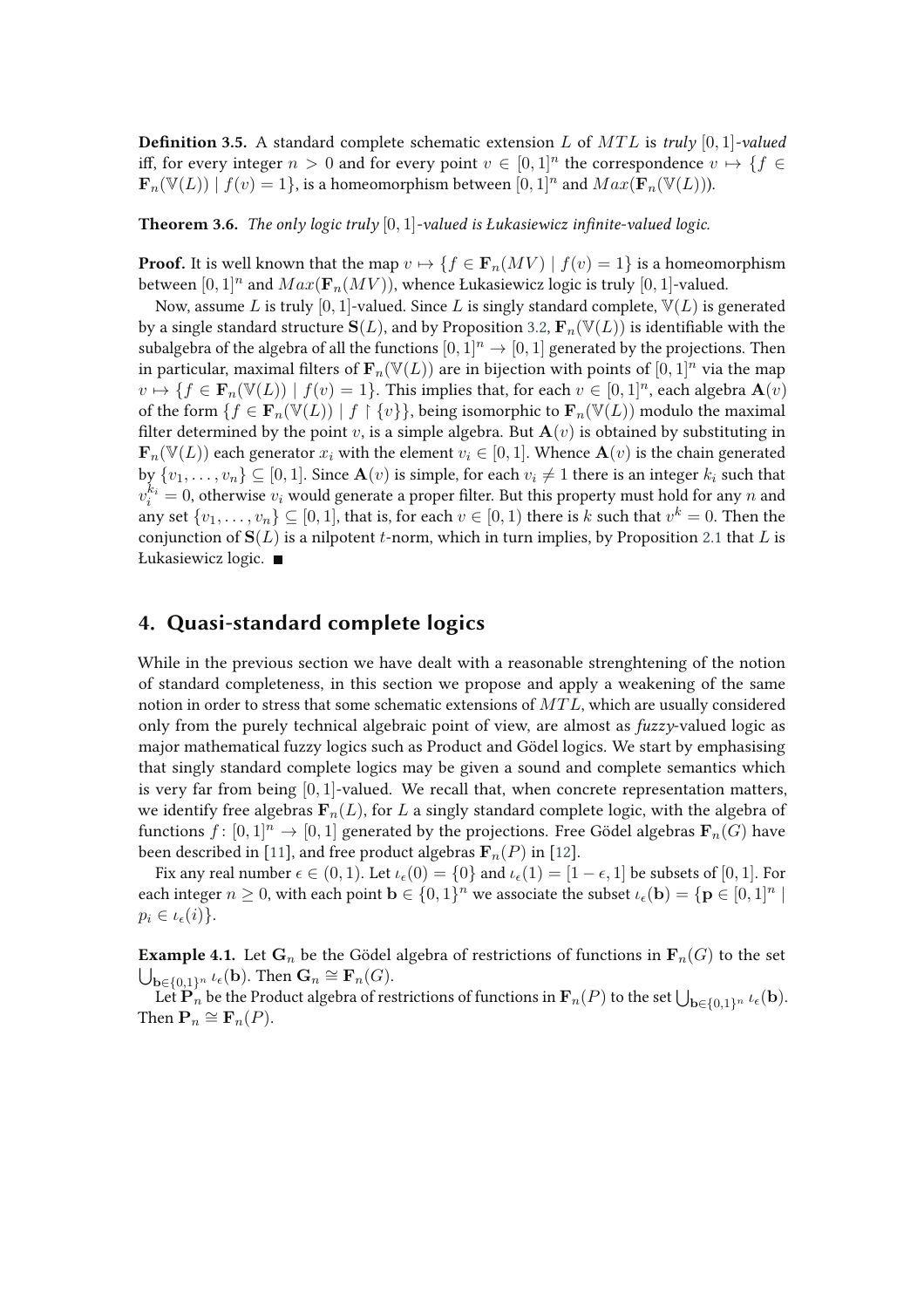Examples in 4.1 show that a formula is a theorem of Gödel or of Product logic iff it evaluates identically to  $1$  for all assignments  $v\colon Var_n\to \bigcup_{\mathbf{b}\in\{0,1\}^n}\iota_\epsilon(\mathbf{b}),$  for arbitrary small values for  $\epsilon.$ Actually, if we consider infinitesimal elements, living in the non-standard real interval  $[0, 1]$ , in the sense of non-standard analysis, we obtain sound and complete semantics for both Gödel and Product logics, where the interval  $\iota_{\epsilon}(1)$  is replaced by an infinitesimal left neighbourhood of 1. This kind of semantics is actually not a novelty, since it is considered the usual semantics of, for instance, the logic associated with Chang's  $MV$  -algebra  $S_2^\omega$  (with the only difference that  $\iota_\epsilon(0)$ is replaced by an infinitesimal right neighbourhood of  $0$ ). But this semantics is seldom, if ever, considered for Gödel and Product logics. The close relationship of  $\mathbb{V}(S_2^\omega)$  with product algebras amount to a categorial equivalence between the two varieties, as shown in [13], [14]. Notice that the representation of Gödel and Product logics with infinitesimal truth-values around 1 suggests to consider these logics as variants of Boolean logic, as the non-infinitesimal values are exactly the Boolean truth-values. Approaching this observation from a topos-theoretic approach, in  $[15]$  is recalled that the subobject classifier in a category dually equivalent to finite Gödel algebras is very close in structure to the subobject classifier in the category of sets, that is the familiar notion of characteristic function of a set. Reversing the traditional interpretation, we shall now propose a semantics for  $S_2^\omega$  which is very close to be a full standard semantics, and we shall generalise this to a family of other extensions of Łukasiewicz logics.

**Definition 4.2.** A schematic extension L of  $MTL$  is *quasi-standard complete* iff  $\mathbb{V}(L)$  is generated by a class of algebras  $Q(L)$  such that each  $A \in Q(L)$  has a universe which is a dense subset of [0, 1]. L is *singly quasi-standard complete* iff  $Q(L)$  can be chosen as a singleton.

**Theorem 4.3.** For each integer  $k > 1$ , the logic associated with  $S_k^{\omega}$  is singly quasi-standard *complete.*

**Proof.** We start recalling that  $S_k^{\mathfrak{c}} = \Gamma(\mathbb{Z} \times \mathbb{R}, (k-1, 0))$  generates the same variety as  $S_k^{\omega}$ . Now we fix an arbitrarily chosen monotonically non-decreasing bijection  $f_k: \mathbb{R} \to (\frac{-1}{2k-2}, \frac{1}{2k-2})$ such that  $f_k(0) = 0$ : for sake of concreteness let  $f_k(x) = \frac{\arctan(x)}{\pi(k-1)}$ . Let now  $h \colon S_k^{\mathfrak{c}} \to [0,1]$  be the function defined by

$$
(m,x)\mapsto \frac{m}{k-1}+f_k(x).
$$

It is easy to check that  $h$  is non-decreasing and injective. The range  $h[S_k^{\mathfrak{c}}]$  of  $h$  is  $[0,1]\setminus\{\frac{2i+1}{2k-2}\mid$  $i = 0, \ldots, k - 2$ , which is a dense subset of [0, 1]. It remains to equip the range of h with the structure of an  $MTL$ -chain isomorphic with  $S_k^{\mathfrak{c}}$ . To achieve this it suffices to define the conjunction  $*_k$  by going back and forth, as  $x *_k y = h(h^{-1}(x) \odot_k^{\mathfrak{c}} h^{-1}(y))$ , and, analogously, its residuum  $\Rightarrow_k$  as  $x \Rightarrow_k y = h(h^{-1}(x) \rightarrow_k^{\mathfrak{c}} h^{-1}(y))$ . We conclude that  $\mathbb{V}(S_k^\omega)$  is generated by  $(h[S_k^{\mathfrak{c}}], *_k, \Rightarrow_k, 0)$  which is an  $MTL$ -chain whose universe is dense in  $[0,1]$ .

No logic associated with a variety generated by  $S_k^{\omega}$ , for all integers  $k > 1$ , is standard complete, as each subset of the form  $\{(m, x) | x \in \mathbb{R}\}$ , for a fixed m, is unbounded. The paper [16] introduces a family of *t*-norms defined by combining together chains of the form  $h[S_k^{\mathfrak{c}}]$ and  $S_{k+1}$ .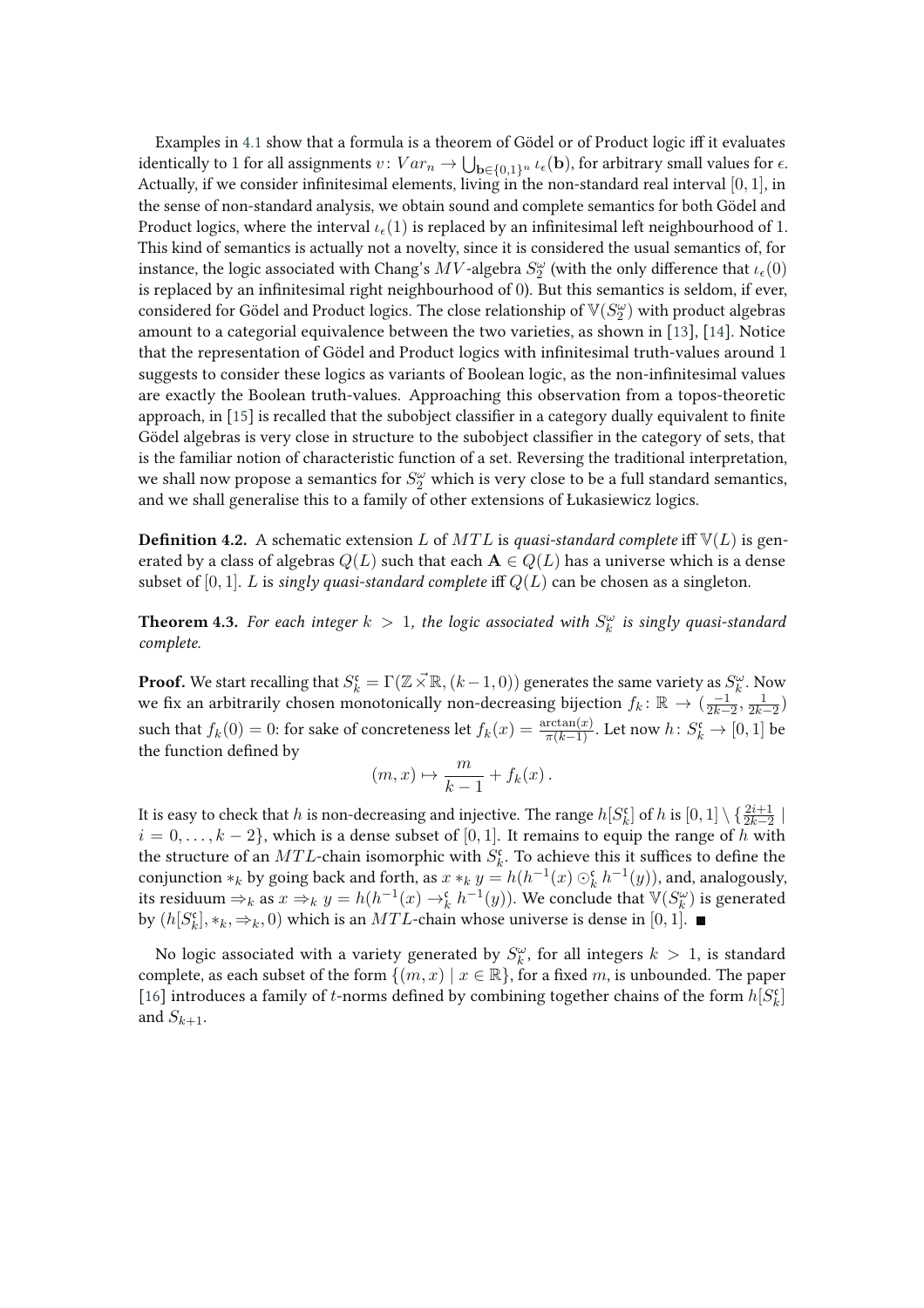${\bf Corollary 4.4.}$  The logic of each variety generated by a set of  $MV$  -chains of the form  $S_k^\omega$  , for any *integer* k > 1*, is quasi-standard complete. The only standard complete among them is Łukasiewicz infinite-valued logic.* 

**Theorem 4.5.** *Let* V *be any variety of* MV *-algebras. Then exactly one of the following holds.*

- 1. *V* is finitely valued, that is *V* is generated by a finite set of finite  $MV$ -chains.
- 2. V *is quasi-standard complete.*
- 3. *V* is the join of one finitely valued variety with one quasi-standard complete variety.

**Proof.** By Komori's complete classification of varieties of  $MV$ -algebras.  $\blacksquare$ 

**Proposition 4.6.** DP *is not quasi-standard complete.* NM *is singly standard complete and* NM<sup>−</sup> *is not standard complete but it is singly quasi-standard complete.*

**Proof.** Any DP chain has a coatom. Each such a chain singly generates DP. Whence, any non-trivial DP chain whose universe is a subset of  $[0, 1]$  must omit an interval of the form  $(c, 1)$ , where  $c \in [0, 1)$  is the coatom. Therefore, every set of chains generating DP omits such an interval, that is, their universe is not dense in [0, 1], and then  $DP$  is not quasi-standard complete. Recall that  $NM$  is generated by the standard nilpotent minimum algebra, while  $NM^-$  is generated by the subalgebra of the standard nilpotent minimum algebra obtained by removing from the universe  $[0,1]$  the point  $\frac{1}{2}$  (see [14, 18, 19, 20]). Then the logic  $NM$  is singly standard complete, and the logic  $NM^-$  is singly quasi-standard complete. ■

*Canonical* DP chains are defined in [17] as having universe of the form  $[0, c] \cup \{1\}$ .

## **5. Conclusion and future work**

The full [0, 1] semantics provided by standard completeness lends itself to several applications. Just to mention one such application on the theoretical side, a logic  $L$  that is singly standard complete could be endowed with a notion of finitely additive measure over the space of truthvalue assignments, allowing the development of a probability theory of non-classical events (or, *states*), where the events are modeled as formulas living in the non-classical, fuzzy, logic L (see [21, 22, 23, 24, 25]). Actually, full  $[0, 1]$  semantics can be too strong a requirement for such a development: in future works we shall show how to develop states over logics which are only quasi-standard complete.

Finally, we would like to thank Matteo Bianchi for many useful discussions regarding nilpotent and archimedean t-norms.

### **References**

- [1] E. Klement, R. Mesiar, E. Pap, Triangular Norms, vol. 8 of *Trends in Logic*, Springer, 2000.
- [2] A. Kolesárová, On Archimedean Triangular Norms, Busefal, 80, (1999) 1–4.